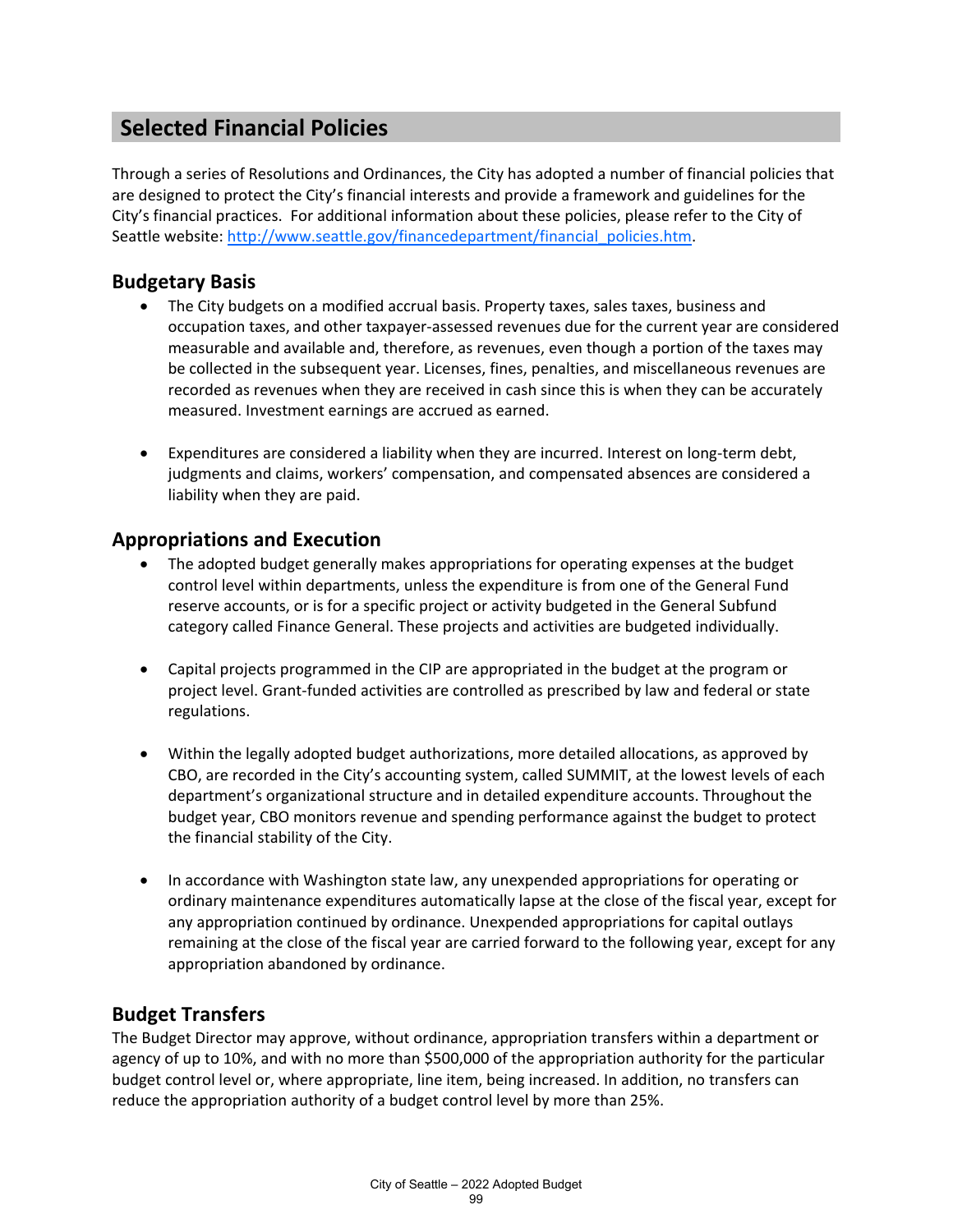### **Debt Policies**

- The City of Seattle seeks to maintain the highest possible credit ratings for all categories of short- and long-term General Obligation debt that can be achieved without compromising delivery of basic City services and achievement of adopted City policy objectives.
- The City will reserve \$100 million of legal limited tax (councilmanic) general obligation debt capacity, or 12% of the total legal limit, whichever is larger, for emergencies. The 12% reserve is now significantly greater than \$100 million.
- Except in emergencies, net debt service paid from the General Subfund will not exceed 9% of the total General Fund budget. In the long run, the City will seek to keep net debt service at 7% or less of the General Fund budget.

#### **General Fund - Fund Balance and Reserve Policies**

- State law allows the City to maintain an emergency reserve at a maximum statutory-authorized level of 37.5 cents per \$1,000 of assessed property value in the city. The City's previous practice had been to fully fund the emergency reserve to this maximum limit. However, over the past several years assessed values have undergone significant growth and are expected to continue at a rate that far outpaces the projected City's revenue growth rate. In 2017 the City modified the existing financial policies for the Emergency Subfund (ESF) to establish a minimum balance of \$60 million, and to adjust that level each year with the rate of inflation. This implies that the ESF would continue to grow, but at somewhat lower rate than under the previous policy. This policy change strikes a balance between ensuring that resources will be available to address unanticipated expenditures and making resources available to address current needs.
- Annual contributions of 0.50% of forecasted tax revenues are automatically made to the Revenue Stabilization Account of the Cumulative Reserve Subfund (commonly referred to as the "Rainy Day Fund").<sup>[1](#page-1-0)</sup> In addition, 50% of any unanticipated excess General Subfund fund balance at year's end is automatically contributed to the Rainy Day Fund. These automatic contributions are temporarily suspended when the forecasted nominal tax growth rate is negative or when the total value of the Rainy Day Fund exceeds 5% of total tax revenues. In addition to the automatic contributions, the City may also make contributions to the Rainy Day Fund via ordinance. Expenditures from the Rainy Day Fund require the approval of a majority of the members of the Seattle City Council and must be informed by the evaluation of out-year financial projections.

#### **Other Citywide Policies**

- As part of the Mayor's budget proposal, the Executive develops a revenue estimate that is based on the best available economic data and forecasts.
- The City intends to adopt rates, fees, and cost allocation charges no more often than biennially. The rate, fee, or allocation charge structures may include changes to take effect at

<span id="page-1-0"></span> $1$  The 0.50% contribution is lowered to 0.25% of forecasted tax revenues for any year immediately following the suspension of contributions as a result of negative nominal tax revenue growth.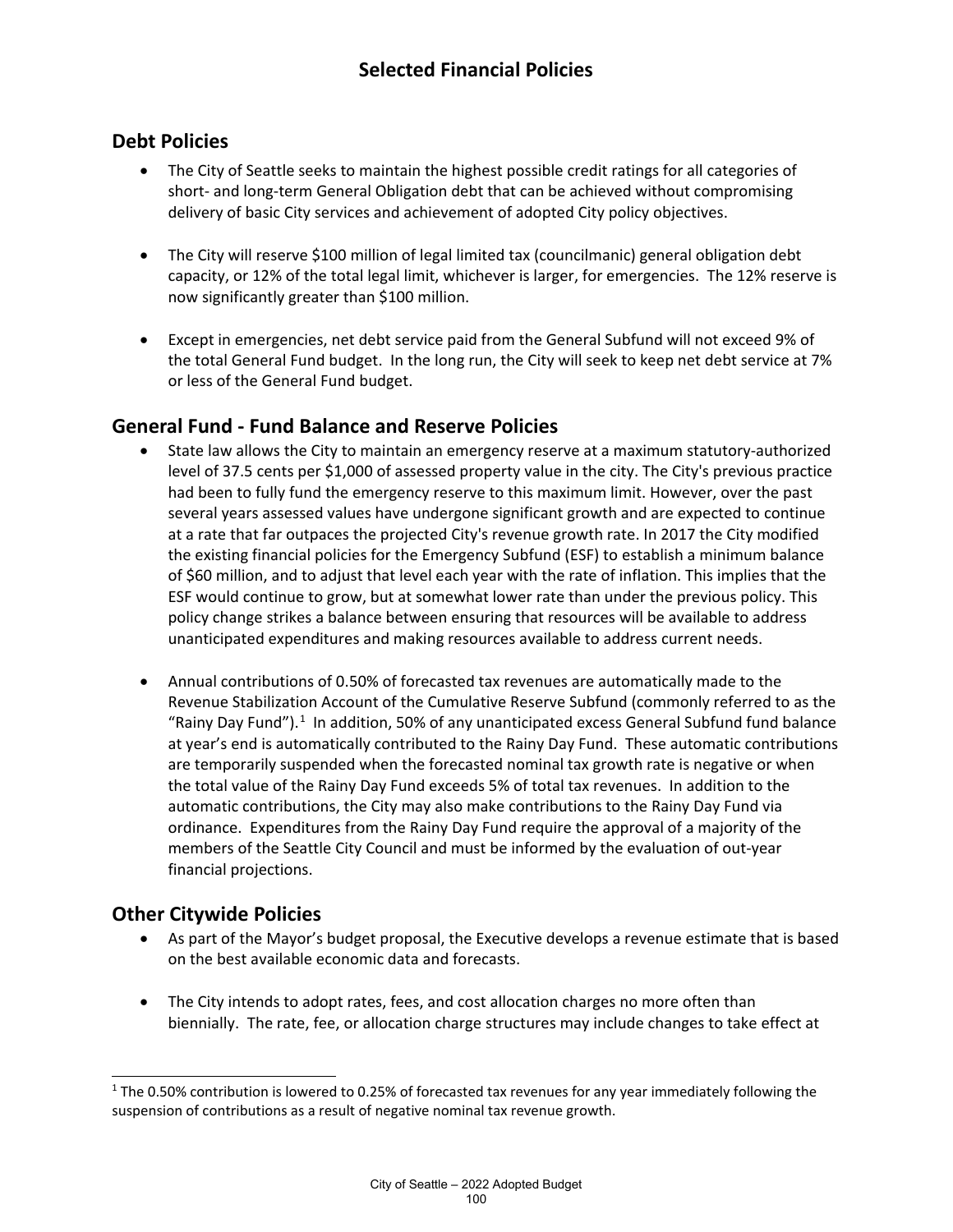## **Selected Financial Policies**

specified dates during or beyond the biennium. Other changes may still be needed in the case of emergencies or other unanticipated events.

- In general, the City will strive to pay for general government current operating expenditures with current revenues, but may use fund balance or other resources to meet these expenditures. Revenues and expenditures will be monitored throughout the year.
- In compliance with State law, no City fund whose purpose is restricted by state or local law shall be used for purposes outside of these restrictions.
- Working capital for the General Fund and operating funds should be maintained at sufficient levels so that timing lags between revenues and expenditures are normally covered without any fund incurring negative cash balances for greater than 90 days. Exceptions to this policy are permitted with prior approval by the City Council.